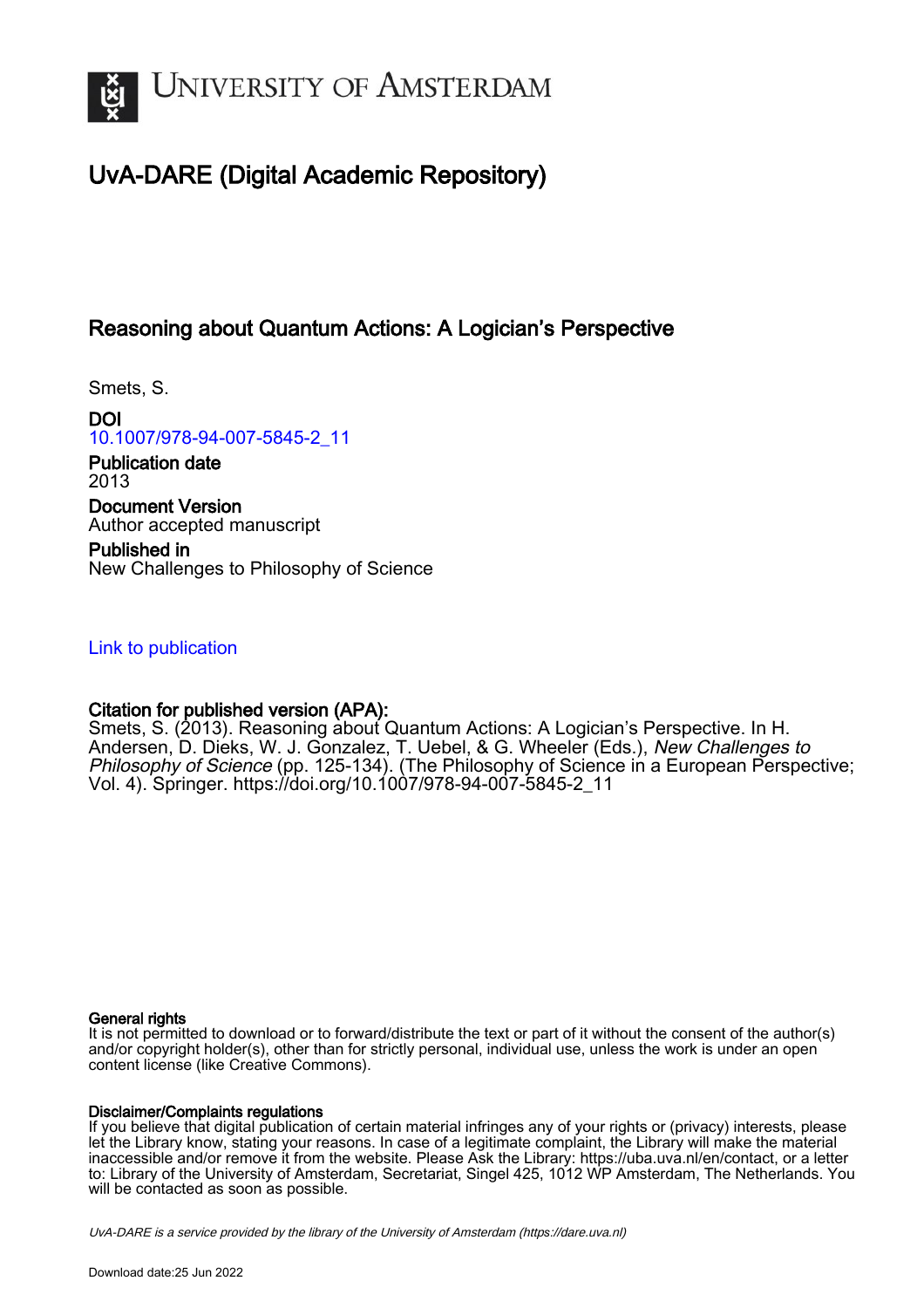# Reasoning about Quantum Actions: A Logician's Perspective

Sonja Smets

#### Abstract

In this paper I give an overview of how the work on quantum  $dy$ namic logic for single systems (as developed in [2] ) builds on the concepts of (dynamic) modal logic and incorporates the methodology of logical dynamics and action based reasoning into its setting. I show in particular how one can start by modeling quantum actions (i.e. measurements and unitary evolutions) in a dynamic logic framework and obtain a setting that improves on the known theorems in traditional quantum logic (stated in the context of orthomodular lattices).

### 1 Introduction

The traditional methods of "static" propositional (and first-order) logic dating back to the first part of the last century are limited with respect to their ability to handle physical systems, especially if we focus on their dynamic, spatial and temporal properties, aspects of uncertainty or probabilistic features. In the meantime several new logical methods have been developed, such as modal logics, in particular propositional dynamic logic  $(PDL)$ and temporal logic, dynamic epistemic logics, resource-sensitive logics, gamelogics and (in)dependence friendly logics to name just a few. In this paper I follow the dynamic modal logic tradition, which ties in nicely with the work on action logics used in computer science. My aim is to show explicitly how a dynamic modal logic approach can provide the adequate tools to deal with quantum physical systems and moreover, I will point out how this setting provides us with a new methodology to talk about quantum behavior. The methodology fits in line with the dynamic view on logic (as it's practiced by the "Amsterdam school in logic", see e.g. [7, 8] ) by focusing, not so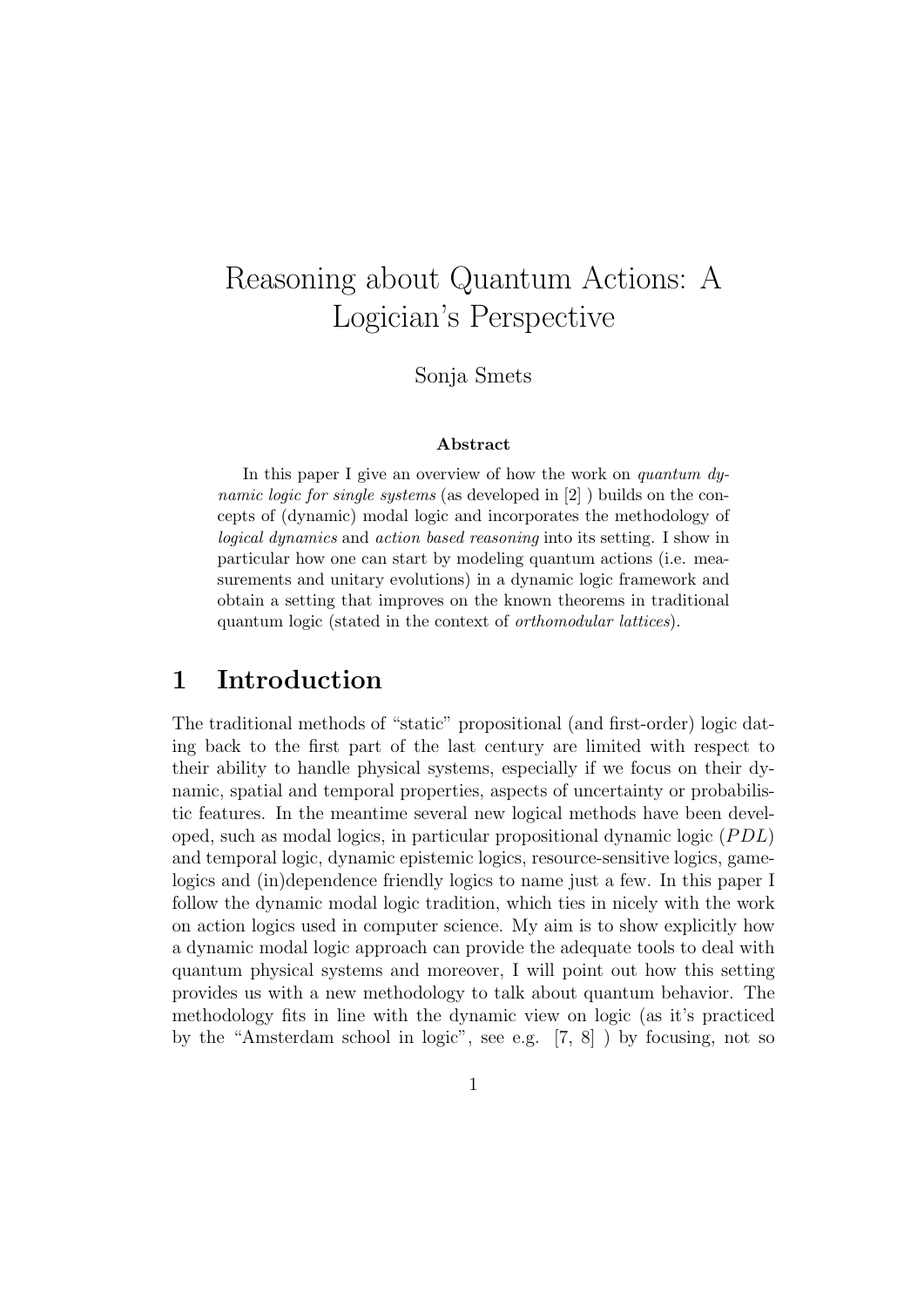much on the 'static' features such as propositions, theories or properties, but on dynamic ones such as: theory change, evaluations, processes, actions, interactions, knowledge updates, communication and observations.

From a more general point of view, the approach adopted in this paper brings together two lines of work: 1) the traditional work on operational quantum logic and 2) a specific information theoretic perspective on quantum systems. As with respect to the first direction, the work on operational quantum logic within the Geneva School on quantum logic originated with [27, 18, 19, 20, 29, 28, 25]. In this work one interprets the logical structure of quantum (and classical) propositions of a physical system by relating it directly to experimental situations. Quantum logic is here not conceived as a "merely" abstract theory (as in [21]) but is provided with an operational dimension which explicitly incorporates features belonging to the realm of "actions and physical dynamics". The second direction refers to the information theoretic part which lines up with the older tradition in computer science of thinking about information systems in a dynamic manner. In this view, a "state" of a system is being identified with the actions that can be (successfully) performed on that state. In theoretical computer science this has given rise to the study of various semantic (classical) notions of "process" (such as e.g. labeled transition systems, automata and coalgebras). Bringing these two lines of work together, I show in the following sections how one can proceed by analogy with the work on labeled transition systems and present a quantum variant of it.

I start in the next section by introducing the necessary background knowledge on labelled transition systems, which is the standard method used in modal logic and in the applications of computer science to represent *processes*. To reason about these processes in section 3, I go over the standard setting of  $PDL$ . In section 4, I give a quantum interpretation to the language of  $PDL$  and show how the setting of quantum transition systems can improve on the known theorems in traditional quantum logic. Note that in this paper no new technical results are being introduced, this paper serves the purpose of highlighting how the classical techniques of modal logics and labeled transitions systems can be adapted and applied to obtain a quantum setting.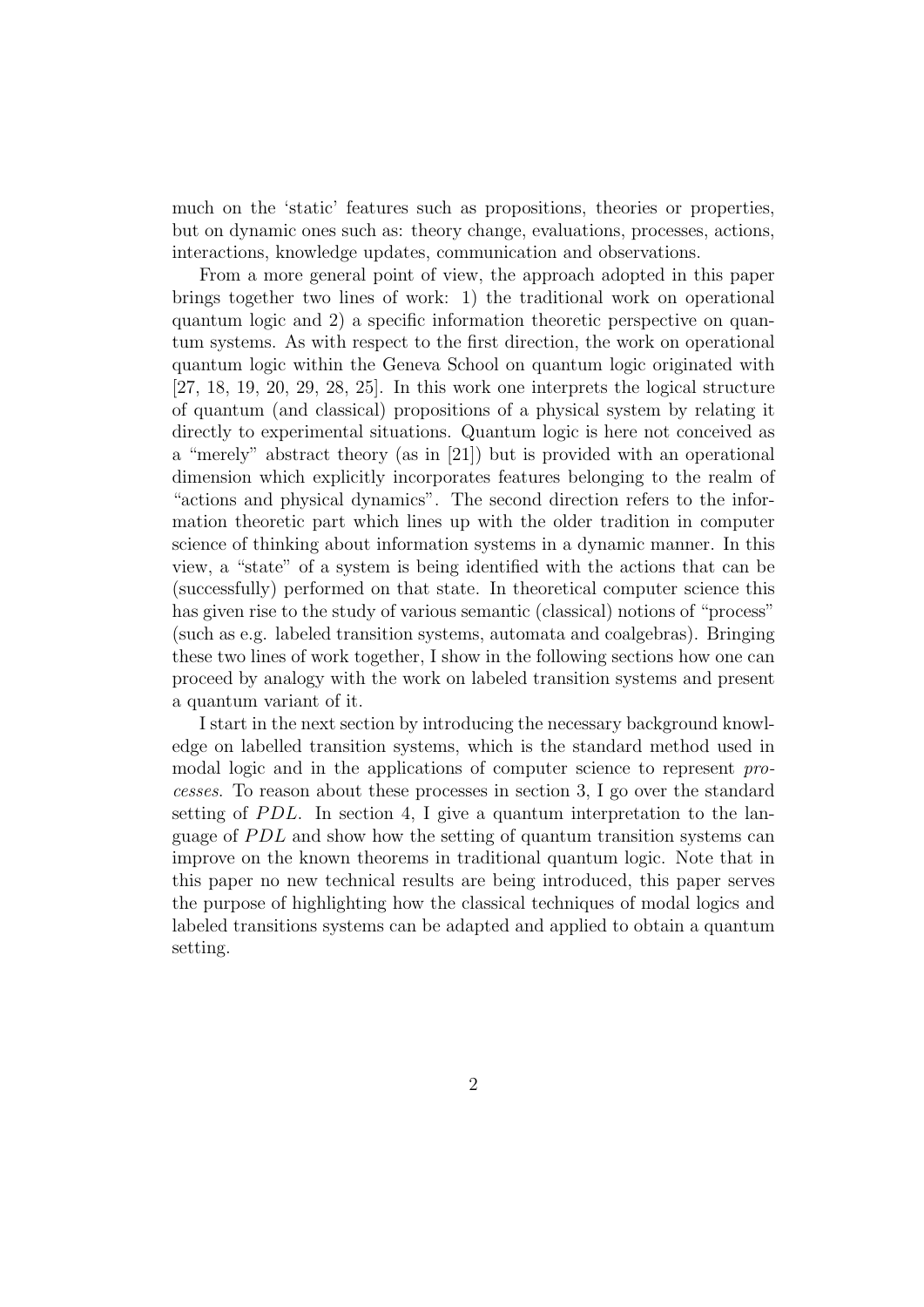## 2 Labeled Transition Systems

Similar as in [16], I take a *process* to refer to "some object or system whose state changes in time". Note that the logicians' use of process does not necessarily fit in line with the so-called school on *process philosophy*. Broadly viewed, process philosophy relates to the works of Leibniz and Whitehead and is mainly concerned with the ontological nature of processes in the study of metaphysics. One might of course subscribe to the supremacy of processes over other ontological entities, but this is typically not a logician's first concern. Our concern is to reason about processes, in the sense of modeling their behavior.

In modal logic and its applications in computer science, there is a tradition to represent processes by means of *Labeled Transition Systems* (LTS for short), also known as multi-modal Kripke models. A LTS is a structure  $(S, \{\stackrel{a}{\rightarrow}\}_{{a\in A}}, V)$  consisting of a set of states or possible worlds S, a family of binary relations labeled by letters from a given set  $a \in A$  and a valuation V assigning truth values to atomic sentences (see e.g. [7]). The set A standardly refers to *actions*, although other interpretations are possible. In a given LTS, defined over a set of actions, the relation  $s \stackrel{a}{\rightarrow} t$  indicates that the process can evolve from input state s to output state t by the execution of action a. As an example, consider the process of getting some money from an ATM modeled as a LTS with basic actions such as "enter your card"; "enter your pin code"; "withdraw 10 euro", etc. Other standard examples of LTS's are e.g. those that encode the process of getting a coffee out of a vending machine, making a zerox-copy or performing a specific calculation on a pocket calculator. In the latter case the arrows are labeled by inputactions such as " $c, +, -, \times, =, 0, ...9$ " and states will satisfy strings of input symbols (see e.g. [13]).

It is customary to think of actions as simple, "basic" programs having an input state and an output state. These input and output states represent the internal states of the process. Note that external observers (who push buttons on a pocket calculator) might have no access at all to the internal states that are not visible from the outset. The best picture here is that of a "black box" of which we (the observers/users) only experience its behavior in response to our available actions (see [17, 26]). As explained in [26], the black box picture encodes the difference between an LTS and a finite state automaton. In a finite state automaton one first has to provide an input list and then one lets the automaton run to decide if it accepts or rejects the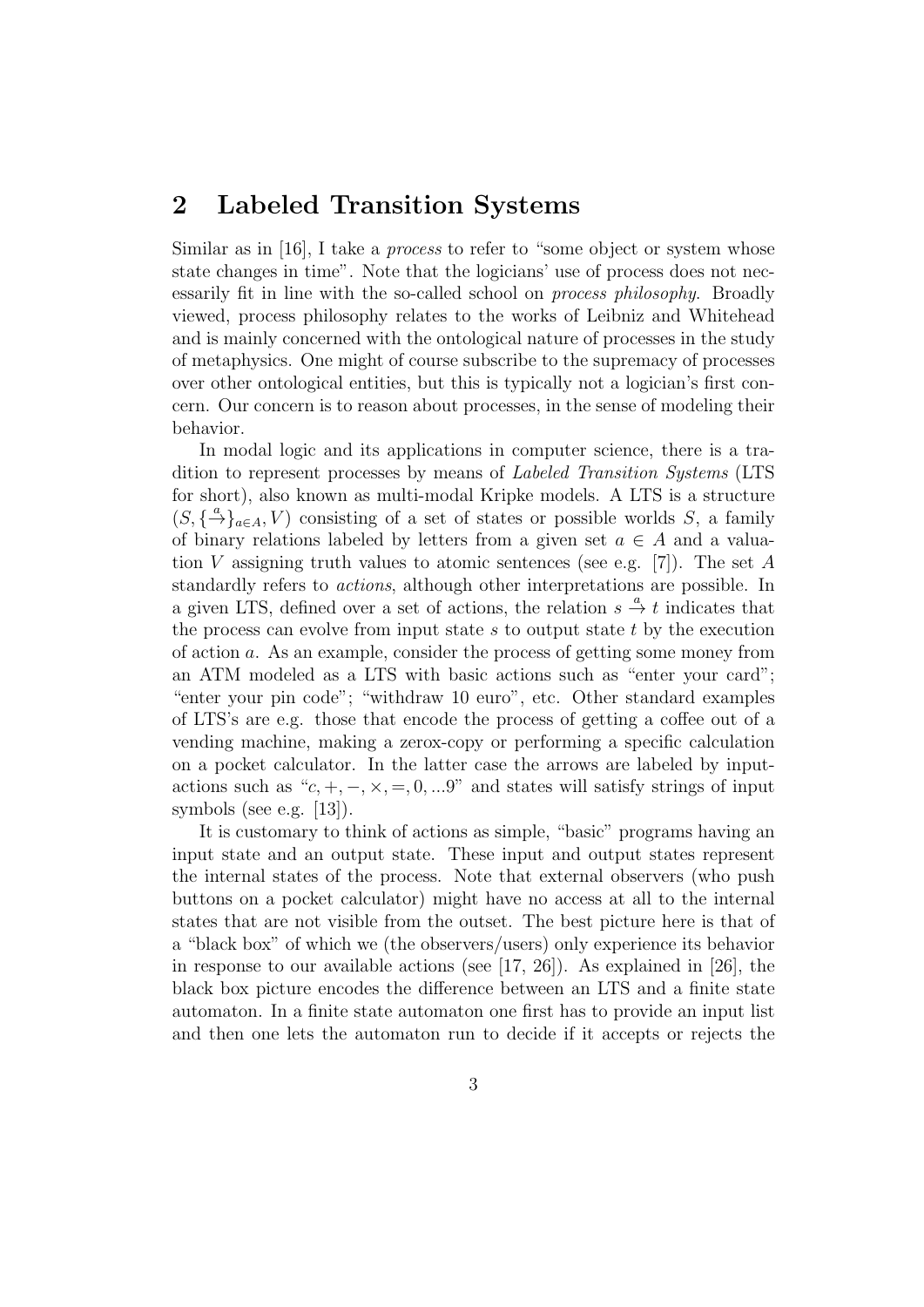input. Contrary to an LTS, in an automaton one does not see immediately whether each action (that provides an input-item) is rejected or not, one has to wait until the automaton eventually stops running. Further, LTS's can have an infinite amount of states and hence they differ in an obvious way from finite state automata.

Several types of processes can be represented by the formalism of LTS. Nondeterministic processes can be captured by using branching relations to represent "arbitrary choice". Similarly, the LTS-formalism can capture the concatenation and iteration of processes by using the composition of transition relations.

Stochastic processes are essentially probabilistic and can be represented by probabilistic versions of labeled transition systems. In the case of a *discrete* state space, the study of probabilistic transition systems was initiated by Larsen and Skou in [23]. They define a *probabilistic transition system*  $(S, {\mu_{s,a}})$  as a structure consisting of a set of states S and a family of probability distributions  $\mu_{s,a}$ , one for each action  $a \in A$  and each input-state  $s \in S$ . Here,  $\mu_{s,a}: S \mapsto [0,1]$  gives the possible next states (and their probabilities) after action a is performed on input-state s. Informally,  $\mu_{s,a}(s') = x$ says that action  $a$  can be performed in state  $s$  and with probability  $x$  reaches the state  $s'$  afterwards [23]. Note that the probabilities have to add up:  $\sum_{s'} \mu_{s,a}(s') = 1.$ 

Larsen and Skou's investigation was first extended to the case of *continuous* state spaces in [10]. As explained in [11], this means that "we cannot ask for the transition probability [from an input-state] to any [specific output-state, or some arbitrary] set of states - we need to restrict ourselves to *measurable* sets". In such a setting, one can model the complex continuous real-time stochastic systems such as the flight management system of an aircraft or the Brownian motion of some molecules [12].

I briefly note here the existence of a general abstract mathematical framework encompassing and unifying all the above-mentioned types of processes and many others: the *theory of coalgebras* (see e.g. [17, 22]). Coalgebra is a rather new domain of research, drawing mainly upon the mathematical language of Category Theory. A coalgebra, in its most rudimentary form, consists of a state space S endowed with a transition map  $S \to F(S)$ , where F is a functor. By varying the functor, one can accommodate many possible notions of processes: transition systems, deterministic systems, discrete probabilistic systems, continuous stochastic systems etc. For the purpose of this paper, I will not go further into the general framework of coalgebras,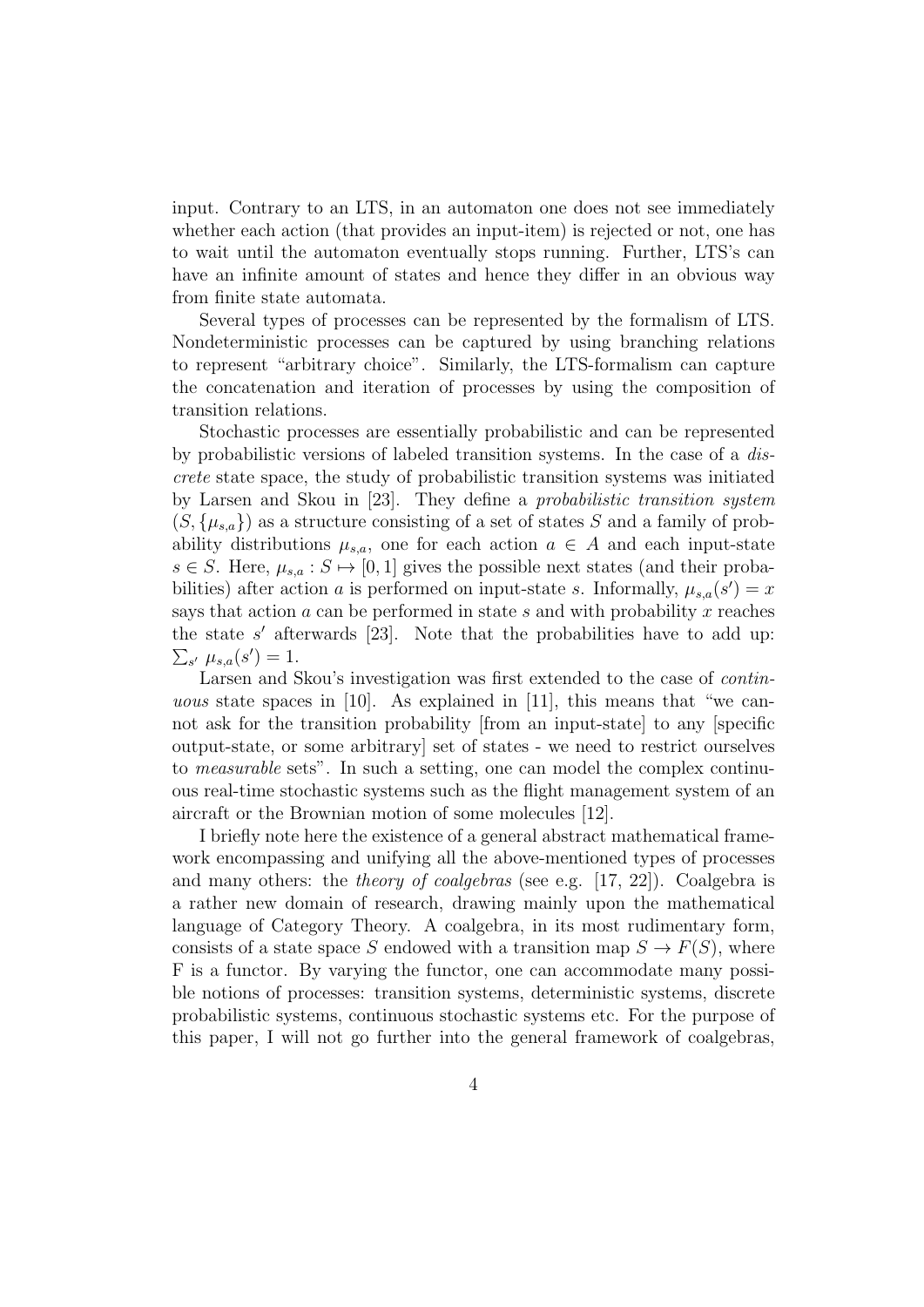restricting myself to the simplest example above (non-probabilistic labeled transition systems). But it is important to stress that, from a general coalgebraic perspective, the above discussion can be extended to other types of processes.

### 3 Propositional Dynamic Logic

One of the logical systems that provides an axiomatic proof theory to reason about the actions in a LTS is Propositional Dynamic Logic  $( PDL)$ .  $PDL$ and its fragment the Hoare Logic (see e.g. [15]) have been mainly used in the context of *program verification in computer science*, i.e. when verifying that a given (classical) action or program meets a required specification. In its syntax, PDL uses dynamic formulas to express these actions or programs. Besides the basic actions that were introduced in the previous section, PDL also considers some special kind of actions, called *"tests"*. Each classical property  $P \in \mathcal{P}(S)$  gives rise to a "test" denoted as P?. Hence, the actions of PDL could be classified in two types: tests  $P$ ? and basic actions A. Semantically this means that I slightly generalize the above given semantic setting to incorporate the two types of actions as follows:

A *dynamic frame* is a structure  $\mathcal{F} = (S, \{ \stackrel{P?}{\to} \}_{P \in \mathcal{L}}, \{ \stackrel{a}{\to} \}_{a \in A})$ , consisting of a set S of *states*; a family of binary "transition" relations  $\stackrel{P?}{\rightarrow} \subset S \times S$ , which are labeled by "test" actions  $P$ ?; a family of binary "transition" relations  $\stackrel{a}{\to} \subseteq S \times S$ , labeled by basic "actions"  $a \in A$ . Note that the labels for the tests come from a given family  $\mathcal{L} \subset \mathcal{P}(S)$  of subsets  $P \subset S$ , which are called *testable properties*.

As noted in [1, 2, 3], *Kripke frames for standard PDL* are a special case of dynamic frames, namely those in which one takes  $\mathcal{L} = \mathcal{P}(S)$ , and the transition relation for a test to be given by  $s \stackrel{P}{\to} t$  iff  $s = t \in P$ . Semantically this is encodes as the *diagonal*  $\{(w, w) : w \in P\}$  of the set P. As noted in  $[2]$ , intuitively P? can be thought of as a "purely epistemic" action by a (external) observer who "tests" property  $P$ , without affecting the state of the system. The transitions  $\stackrel{a}{\rightarrow}$  are binary relations on S.

The logical language of standard (star-free) *PDL* consists of two levels: a level of propositional *sentences*  $\varphi$  (expressing properties) and a level of *programs or actions*  $\pi$  which are defined by mutual induction: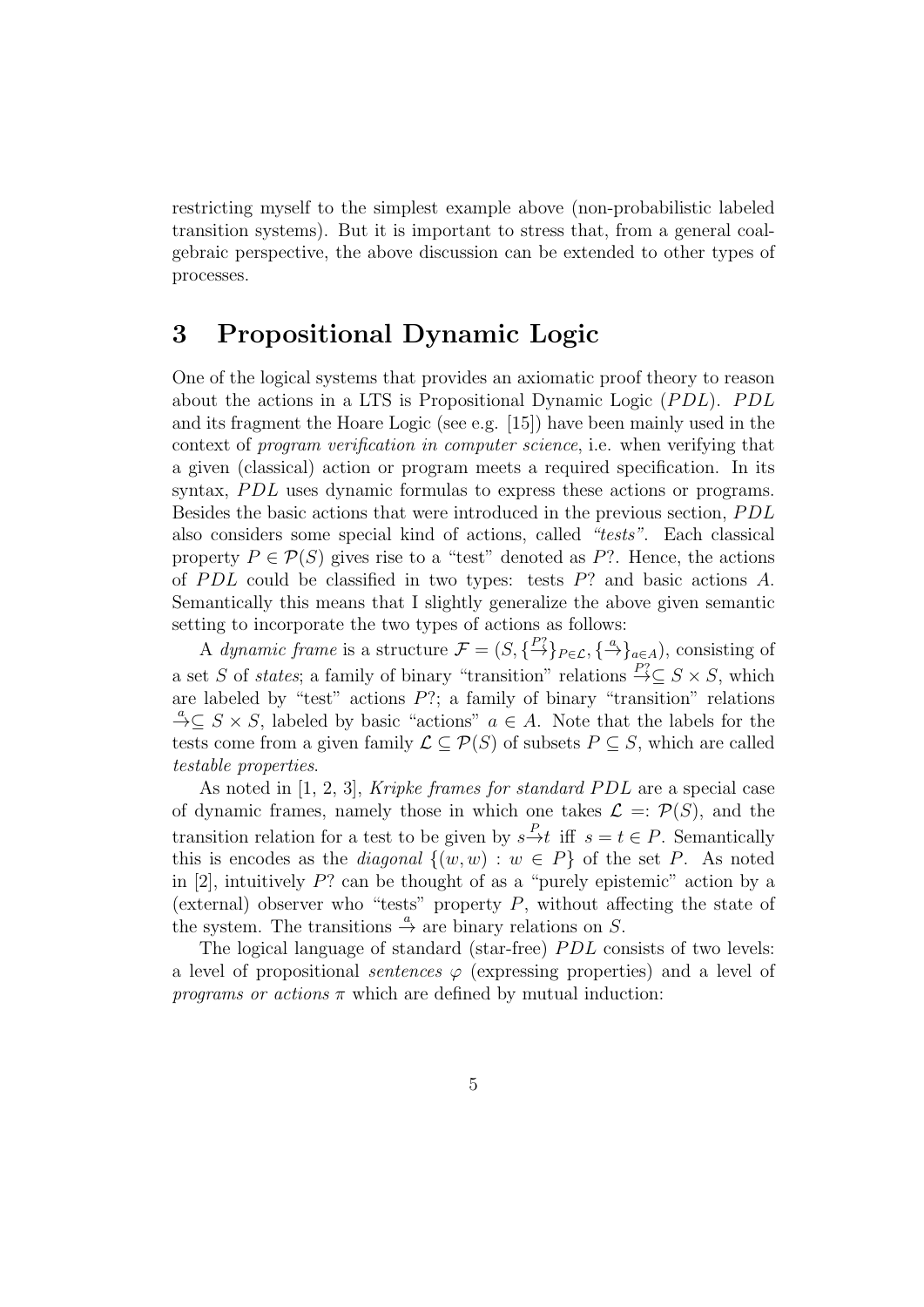|  |  | $\varphi \ ::= p   \neg \varphi   \varphi \wedge \varphi   [\pi] \varphi$ |  |
|--|--|---------------------------------------------------------------------------|--|
|  |  | $\pi \ ::= a \vert \varphi? \vert \pi \cup \pi \vert \pi; \pi$            |  |

Here I take  $p \in \Omega$  and  $\Omega$  to be a given set of basic (elementary) propositions. The set of basic action labels A is given with  $a \in A$ . I use  $\neg$  to denote *classical negation* and  $\wedge$  for *classical conjunction*. The modal operators  $\pi$ are labeled by actions  $\pi$  and in this I allow for complex action or program constructions such as the non-deterministic choice of actions  $\pi \cup \pi$  and relational composition  $\pi$ ;  $\pi$ . I use labeled modal operators to build a particular type of formulas  $\lceil \pi \rceil \varphi$ , which construct a new formula from a given program  $\pi$  and formula  $\varphi$ . Here  $\pi$   $\varphi$  is used to express weakest preconditions, which means that if program  $\pi$  would be performed on the current state of the system then the output state will necessarily satisfy  $\varphi$ . The PDL test  $\varphi$ ? denotes the action of testing for  $\varphi$  in the way as is defined in the above semantics for standard *PDL*. Hence the test action  $\varphi$ ? is successful if and only if  $\varphi$  is true and testing for  $\varphi$  leaves the state of the system unchanged, in all other cases the test fails. In line with [6], we note that all these complex program constructors make PDL particularly well fit for the task of program verification as it becomes easy in this setting to express programming constructs such as "if then else" or "do while"-loops (see [15]). In a way this indicates the importance of lifting this setting to a quantum framework, precisely because of the contributions it can offer to the work on quantum program (or quantum protocol) verification (as in [1, 3]).

### 4 Dynamic Quantum Logic

In this section, I show how the ideas presented in the previous sections can be extended to a quantum framework. I don't present new technical results here but provide an overview of the main ideas of Dynamic Quantum Logic as presented in a series of papers  $[2, 1, 3, 4, 5, 6, 30]$ .

In [2] it was first shown how Hilbert spaces can be structured as nonclassical relational models. These models are a quantum version of the LTS's introduced above. I call a *Quantum Transition Systems* (or QTS) a dynamic frame  $(S, \{\stackrel{P?}{\rightarrow}\}_P \in \mathcal{L}}, \{\stackrel{a}{\rightarrow}\}_a \in A)$  satisfying a set of ten abstract semantic conditions. In this case the states in S are meant to represent the *possible states of a quantum physical system* and the transition relations describe the changes of state induced by the *possible actions* that may be performed on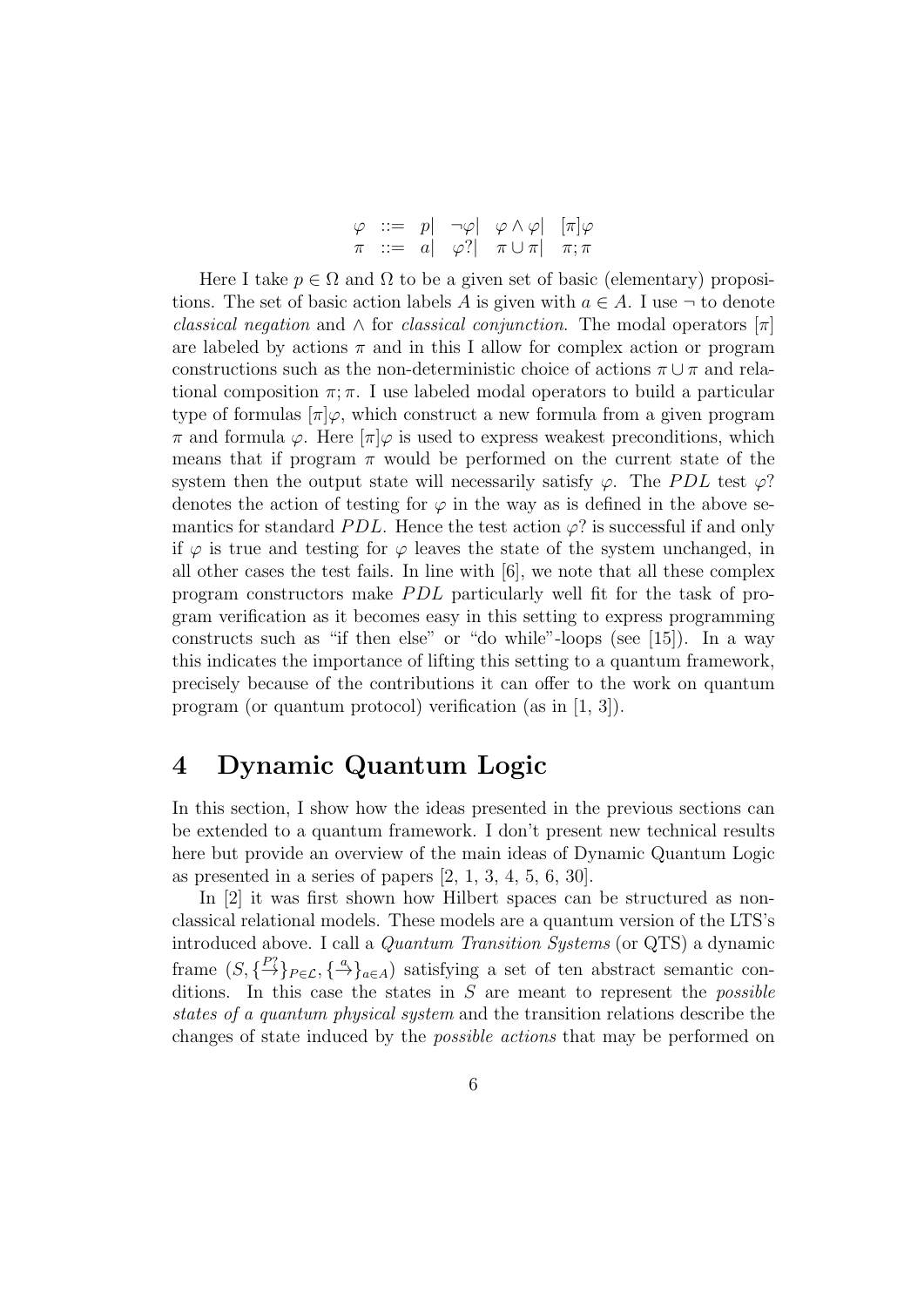that quantum system. As before I use the notation  $\mathcal L$  to denote the set of testable properties. Any such QTS can be equipped with a so-called *measurement relation*, which allows for the existential quantification over tests as follows:  $s \rightarrow t$  iff  $s \stackrel{P?}{\rightarrow} t$  for some  $P \in \mathcal{L}$ . The negation of the measurement relation gives rise to an *orthogonality relation*, so I write  $s \perp t$  iff  $s \nightharpoonup t$ . For any set  $P \subseteq S$ , I write  $t \perp P$  iff  $t \perp s$  *for all*  $s \in P$  and the *orthogonal* (or *orthocomplement*) of the set P is defined as follows:  $\sim P := \{t \in S : t \perp P\}.$ The *biorthogonal closure of a set* P is given by the set  $\sim \sim P = \sim (\sim P)$ .

In the following list of semantic frame conditions in a QTS, I take the variables P, Q to range over testable properties in  $\mathcal{L}$ , the variables s, t, s', t', v, w range over states in S and a ranges over basic actions (which are also called "unitary evolutions") [2]:

#### Frame Conditions

- 1. Closure under *arbitrary conjunctions*: if  $\mathcal{L}' \subseteq \mathcal{L}$  then  $\bigcap \mathcal{L}' \in \mathcal{L}$
- 2. *Atomicity*. States are testable, i.e.  $\{s\} \in \mathcal{L}$ . This is equivalent to requiring that "states can be distinguished by tests", i.e. if  $s \neq t$  then  $\exists P \in \mathcal{L} : s \perp P, t \not\perp P$
- 3. *Adequacy*. Testing a true property does not change the state: if  $s \in P$  then  $s \stackrel{P?}{\rightarrow} s$
- 4. *Repeatability*. Any property holds after it has been successfully tested: if  $s \stackrel{P?}{\rightarrow} t$  then  $t \in F$
- 5. *"Covering Law"*. If  $s \xrightarrow{P} w \neq t \in P$ , then there exists some  $v \in P$  such that  $t \to v \nleftrightarrow s$ .
- 6. Self-Adjointness Axiom: if  $s \stackrel{P?}{\rightarrow} w \rightarrow t$  then there exists some element  $v \in S$  such that  $t \stackrel{P?}{\to} v \rightarrow s$
- 7. *Proper Superposition Axiom*. Every two states of a quantum system can be properly superposed into a new state:  $\forall s, t \in S \exists w \in S \ s \rightarrow w \rightarrow t$
- 8. *Reversibility and Totality Axioms*. Basic unitary evolutions are total bijective functions:  $\forall t \in S \exists ! s s \stackrel{a}{\to} t$  and  $\forall s \in S \exists ! t s \stackrel{a}{\to} t$
- 9. *Orthogonality Preservation*. Basic unitary evolutions preserve (non) orthogonality: Let  $s, t, s', t' \in S$  be such that  $s \stackrel{a}{\to} s'$  and  $t \stackrel{a}{\to} t'$ . Then:  $s \to t$  iff  $s' \to t'$ .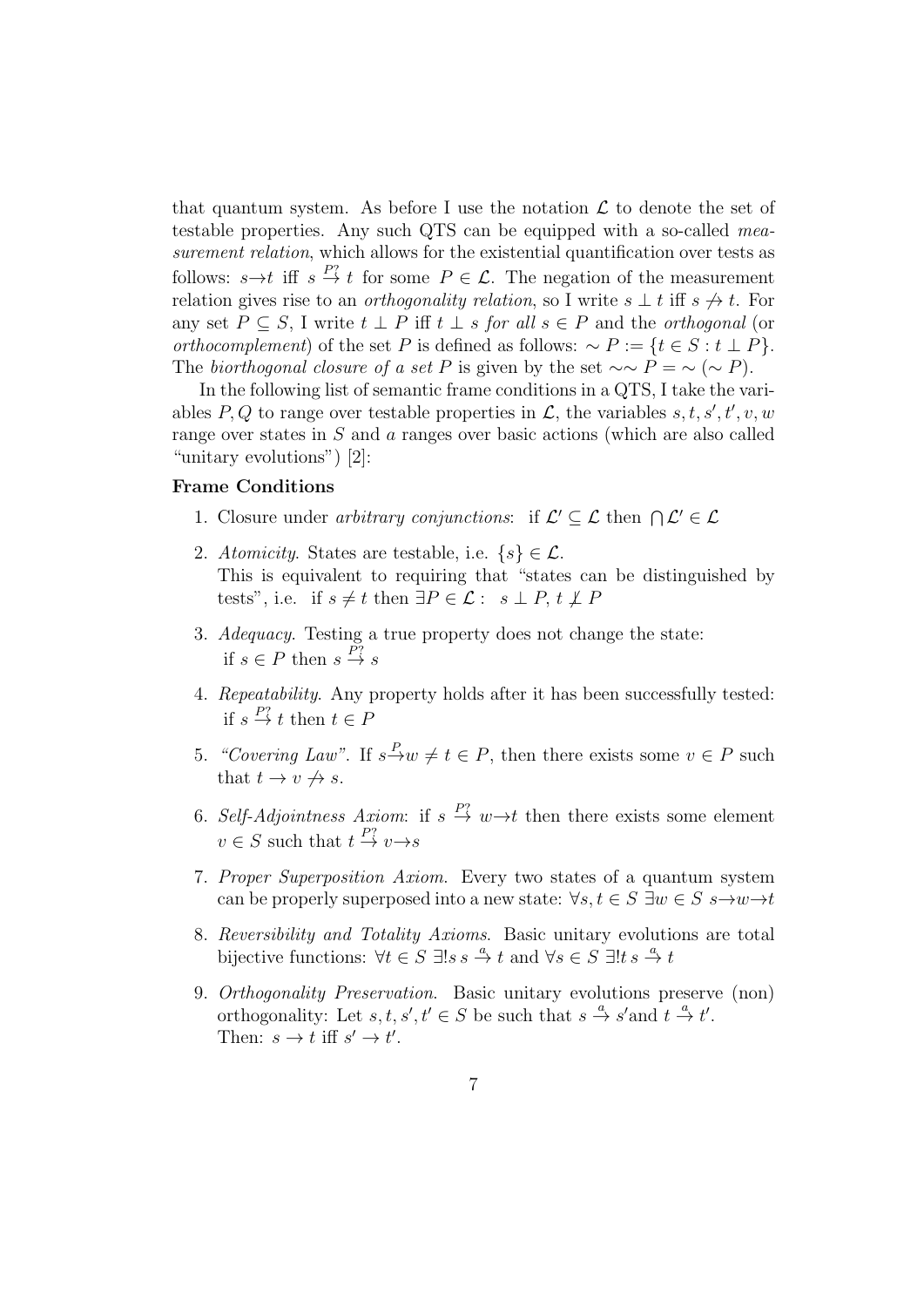10. *Mayet's Condition: Orthogonal Fixed Points*. There exists some unitary evolution  $a \in A$  and some property  $P \in \mathcal{L}$ , such that a maps P into a proper subset of itself; and moreover the set of fixed-point states of a has dimension  $\geq 2$ . In other words:  $\exists a \in A \exists P \in \mathcal{L} \exists t, w \in S \forall s \in \sim \forall t, w \} : a(P) \subseteq P, a(P) \neq P, t \perp w,$  $a(s) = s.$ 

As shown in [2], these 10 conditions imply that  $\mathcal{L}$ , with set-inclusion as partial order, forms an *orthomodular lattice* of infinite height satisfying all the necessary conditions for the representation theorem of Piron, Soler and Mayet to hold (see [28, 24, 31]). To understand this result, let us first call a *concrete* QTS a QTS which is given by an infinite-dimensional Hilbert space H. In the concrete case, the "states" in S are taken to the *onedimensional closed linear subspaces of* H, L is then given by the family of *closed linear subspaces of* H and the relations that are labeled by testable properties  $\stackrel{P?}{\rightarrow}$  will correspond to (successful) quantum tests (given by the projectors onto the closed linear subspace corresponding to property  $P$ ). The relations  $\stackrel{a}{\rightarrow}$  correspond to linear maps (expressing the so-called "quantum gates") a on H. The important result for this setting, proved in [2], shows an "Abstract Soundness and Completeness" theorem for the Hilbert-space semantics. In particular, the results in [2] show how every (abstract) QTS can be canonically embedded in the concrete QTS associated to an infinitedimensional Hilbert space, i.e. every concrete QTS is a QTS and every QTS is isomorphic to a concrete QTS.

We argued in [2, 4, 5, 6] for the importance of these results. By moving to the QTS setting it is possible to solve some of the main problems posed in the traditional quantum logic work on orthoframes, such as the problem that orthomodularity could not be captured by a first-order frame condition (as shown in [14]). In contrast, in a QTS this problem is solved: orthomodularity now does correspond to a first-order frame condition and receives a natural dynamic interpretation. In a similar fashion we refrased the "Mayet condition", which previously could only be stated using the second-order notion of a lattice isomorphism. The "Mayet condition" has now been "internalized" in the setting via the use of quantum actions. Hence from a logical perspective, the QTS formalism yields an improvement of the traditional quantum logic setting.

The QTS structures provide us with the models for a propositional logical system that is different but still close to traditional *PDL*. The logic is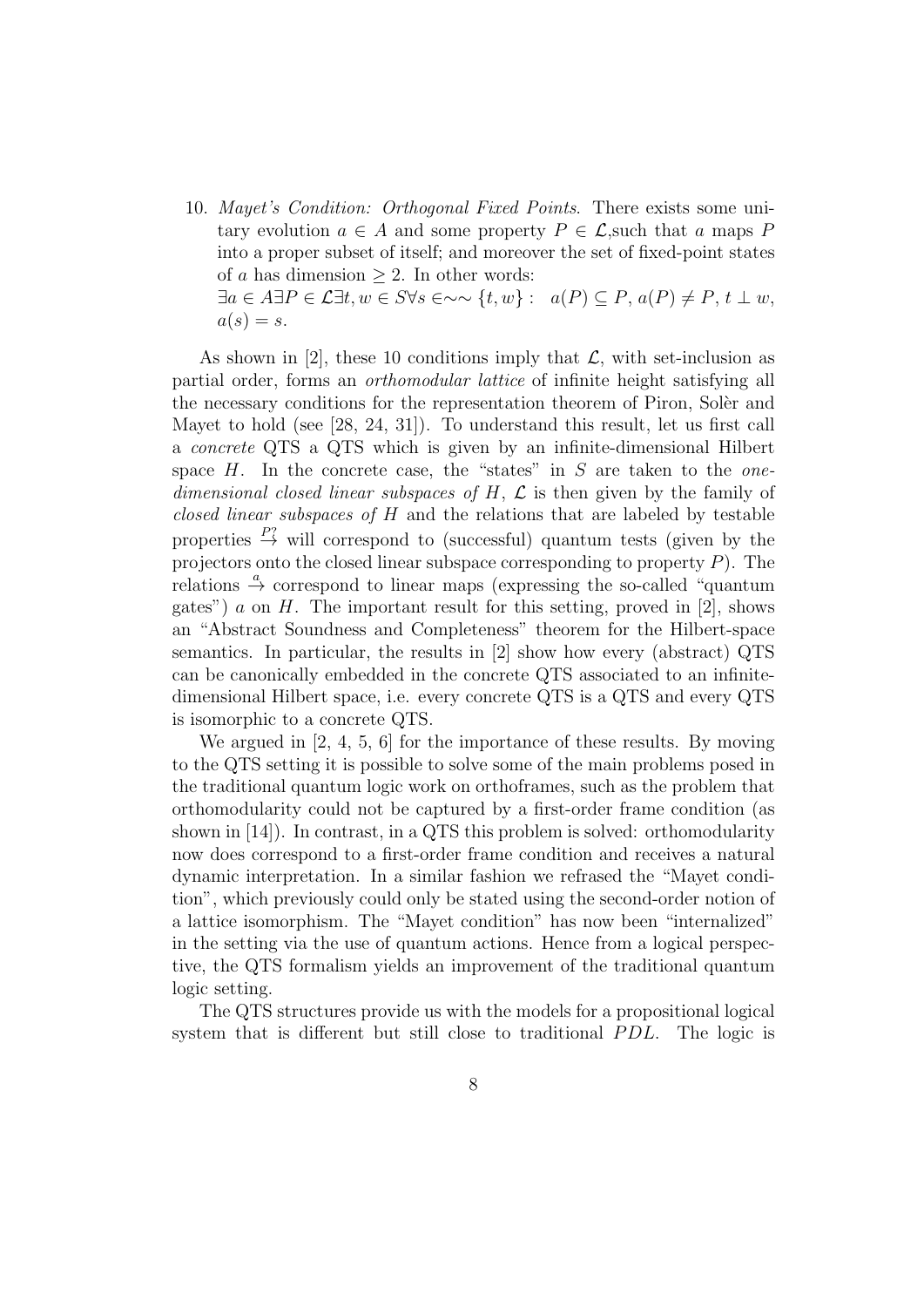called the *Logic of Quantum Actions* (LQA) in [2, 4, 5, 6] and has the same syntactic language as (star-free)  $PDL$ . Let us restrict our quantum setting to the language without classical negation  $\neg$  in this paper. This (star-free and classical negation-free) language of *PDL* can be interpreted in a QTS. All the actions are now interpreted as quantum actions, in particular the test operation will correspond to a quantum test and a basic action is interpreted as a quantum gate. The complex program expressions can now be interpreted as quantum programs. $<sup>1</sup>$ </sup>

Note that traditional orthomodular quantum logic (in the tradition of work by [9]) can be re-interpreted inside  $LQA$ . This can be done by defining the orthocomplement of a property as the impossibility of a successful test, i.e.  $\sim \varphi := [\varphi'] \bot$ . Note that the operation of "quantum join" is definable via de Morgan law as  $\varphi \sqcup \psi := \sim (\sim \varphi \land \sim \psi)$  and the traditional "quantum" implication" (or so-called *Sasaki hook*) is given by the weakest precondition  $\varphi \to \psi := [\varphi']\psi$ . This re-interpretation provides us with a dynamic and operational characterization of all the non-classical connectives of traditional quantum logic.

### 5 Acknowledgement

The research presented here has been made possible by VIDI grant 639.072.904 of the Netherlands Organization for Scientic Research (NWO).

# References

- [1] Baltag A. and Smets S., 2004, "The Logic of Quantum Programs", in P. Selinger (ed.) *Proceedings of the 2nd International Workshop on Quantum Programming Languages (QPL2004), TUCS General Publication*, 33, Turku Center for Computer Science, pp.39-56.
- [2] Baltag A. and Smets S., 2005, "Complete Axiomatizations Of Quantum Actions", *International Journal of Theoretical Physics*, 44(12), pp.2267- 2282.

<sup>&</sup>lt;sup>1</sup>The setting can be extended with a classical negation, which then means that not all "sets of states"  $P \subseteq S$  will correspond to "quantum testable properties". In [4, 5] we showed how this enriches the setting and gives us more expressive power than traditional Quantum Logic.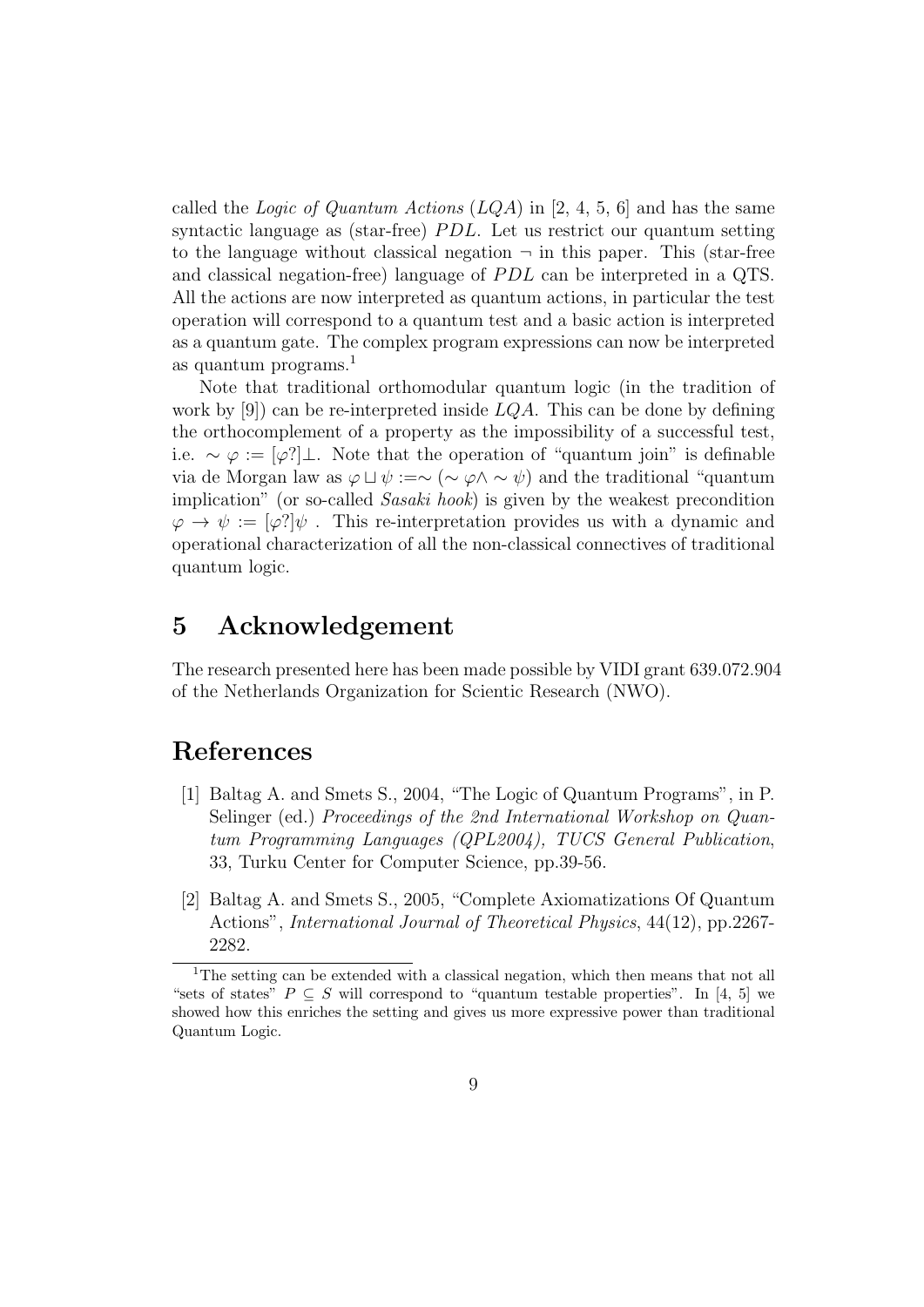- [3] Baltag A. and Smets S., 2006, "LQP: The Dynamic Logic of Quantum Information", in *Mathematical Structures in Computer Science*, Special Issue on Quantum Programming Languages, 16(3), pp.491-525.
- [4] Baltag A. and Smets S., 2008, "A Dynamic-Logical Perspective on Quantum Behavior", in Horsten L. and Douven I. (eds.), *Special Issue: Applied Logic in the Philosophy of Science*, *Studia Logica*, 89, pp.185- 209.
- [5] Baltag A. and Smets S., 2011, . "Quantum Logic as a Dynamic Logic", In: Theo Kuipers, Johan van Benthem and Henk Visser (eds.), *Synthese*. Vol. 179, Number 2, pp. 285-306.
- [6] Baltag A. and Smets S., 2011, "The Dynamic Turn in Quantum Logic", *Synthese*, Online First at Springer.
- [7] van Benthem J., 1996, *Exploring Logical Dynamics*, CSLI Publications, Stanford, California.
- [8] van Benthem J., 2011, *Logical Dynamics of Information and Interaction*, Cambridge UP.
- [9] Birkhoff G. and von Neumann J., 1936, "The Logic of Quantum Mechanics", *Annals of Mathematics*, 37, p.823-843, reprinted in Hooker C.A. (ed.), 1975, *The Logico-algebraic Approach to Quantum Mechanics*, vol. 1, D. Reidel Publishing Company, Dordrecht, pp.1-26.
- [10] Blute R., Desharnais J., Edalat A. and Panangaden P., 1997, "Bisimulation for labelled Markov Processes" in *Proceedings of the Twelfth IEEE Symposium on Logic In Computer Science, Warsaw, Poland*.
- [11] Danos V., Desharnais J., Laviolette F., Panangaden P., 2006, "Bisimulation and Cocongruence for Probabilistic Systems", *Information and Computation*, 204, Nr 4, pp. 503-523.
- [12] Desharnais J., Gupta V., Jagadeesan R. and Panangaden P., 2003, "Approximating labeled Markov Processes", *Information and Computation*, 184, nr 1, pp.160-200.
- [13] Fokkink W., 2000. *Introduction to Process Algebra*, Springer, Germany.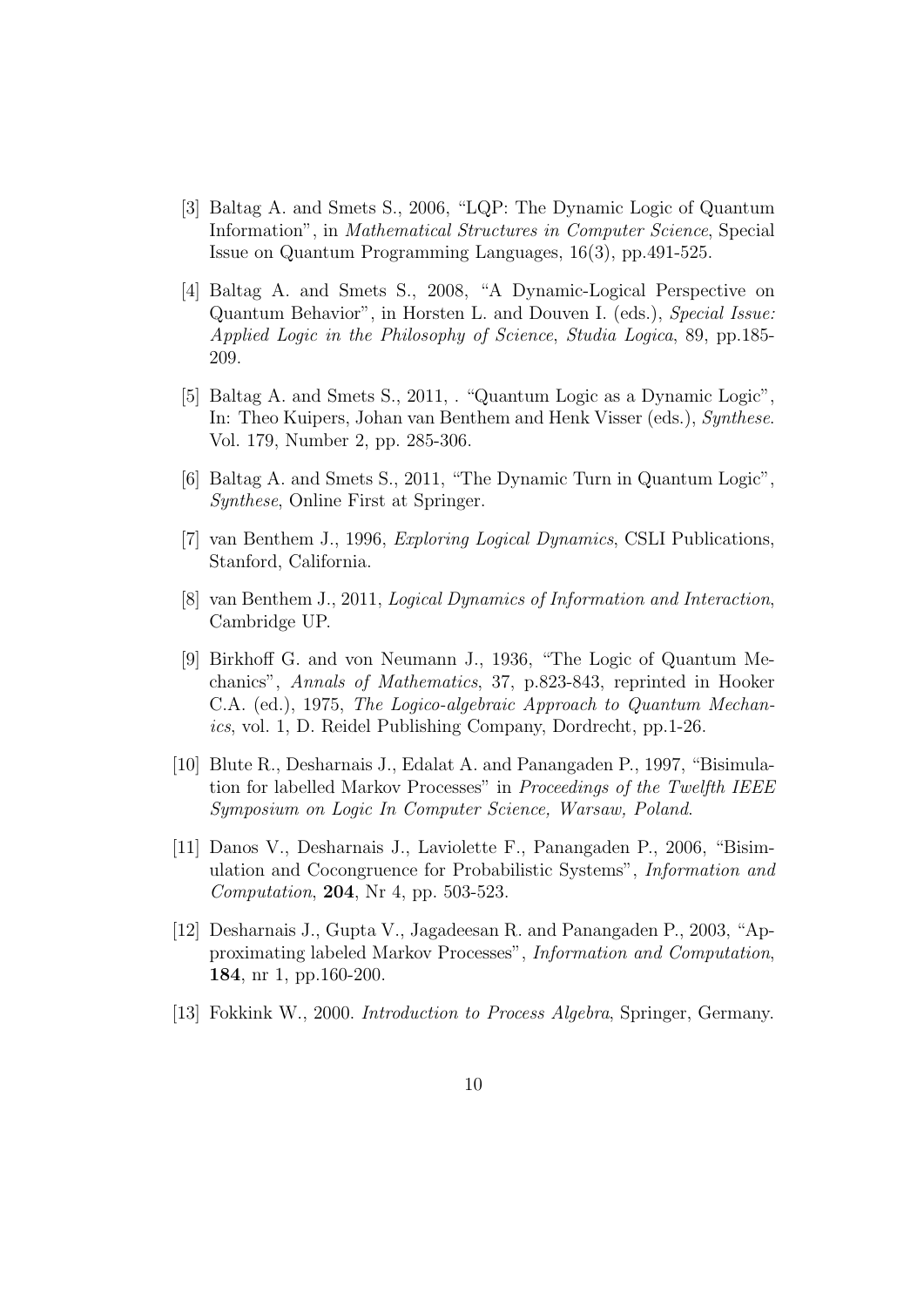- [14] Goldblatt R., 1984, "Orthomodularity is not elementary", *The Journal of Symbolic Logic*, 49, pp.401-404.
- [15] Harel D., Kozen D. and Tiuryn J., 2000, *Dynamic Logic*, MIT Press.
- [16] Hartmann S., 1996, "The World as a Process: Simulations in the Natural and Social Sciences" in Hegselmann R. et al. (eds.), *Modelling and Simulation in the Social Sciences from the Philosophy of Science Point of View*, Theory and Decision Library, Kluwer, Dordrecht, pp. 77-100.
- [17] Jacobs B., n.d., *Introduction to Coalgebra. Towards Mathematics of States and Observations.* Book in preparation, on-line at http://www.cs.ru.nl/ bart/PAPERS/index.html
- [18] Jauch J.M., 1968, *Foundations of Quantum Mechanics*, Addison-Wesley, Reading, Massachusetts.
- [19] Jauch J.M. and Piron C., 1969 "On the Structure of Quantal Proposition Systems", *Helvetica Physica Acta*, 42, pp.842-848.
- [20] Jauch J.M. and Piron C., 1970, "What is "Quantum-Logic"?" in Freund P.G.O. , Goebel C.J. and Nambu Y. (eds.) *Quanta*, Chicago University Press.
- [21] Kalmbach G., 1983, *Orthomodular Lattices*, Academic Press, London/New York.
- [22] Kurtz A., 2000, *Logics for Coalgebras and Applications to Computer Science*, PhD-thesis, Munchen, Germany.
- [23] Larsen K.G. and Skou A., 1991, "Bisimulation through probabilistic testing", *Information and Computation*, 94, pp.1-28.
- [24] Mayet R., 1998, "Some Characterizations of the Underlying Division Ring of a Hilbert Lattice by Automorphisms", *International Journal of Theoretical Physics*, 37(1), pp.109-114.
- [25] Moore D.J., 1999, "On State Spaces and Property Lattices", *Studies in History and Philosophy of Modern Physics*, 30, p.61-83.
- [26] Panangaden P., 2006, "Notes on Labelled Transition Systems and Bisimulation", course-notes, October.